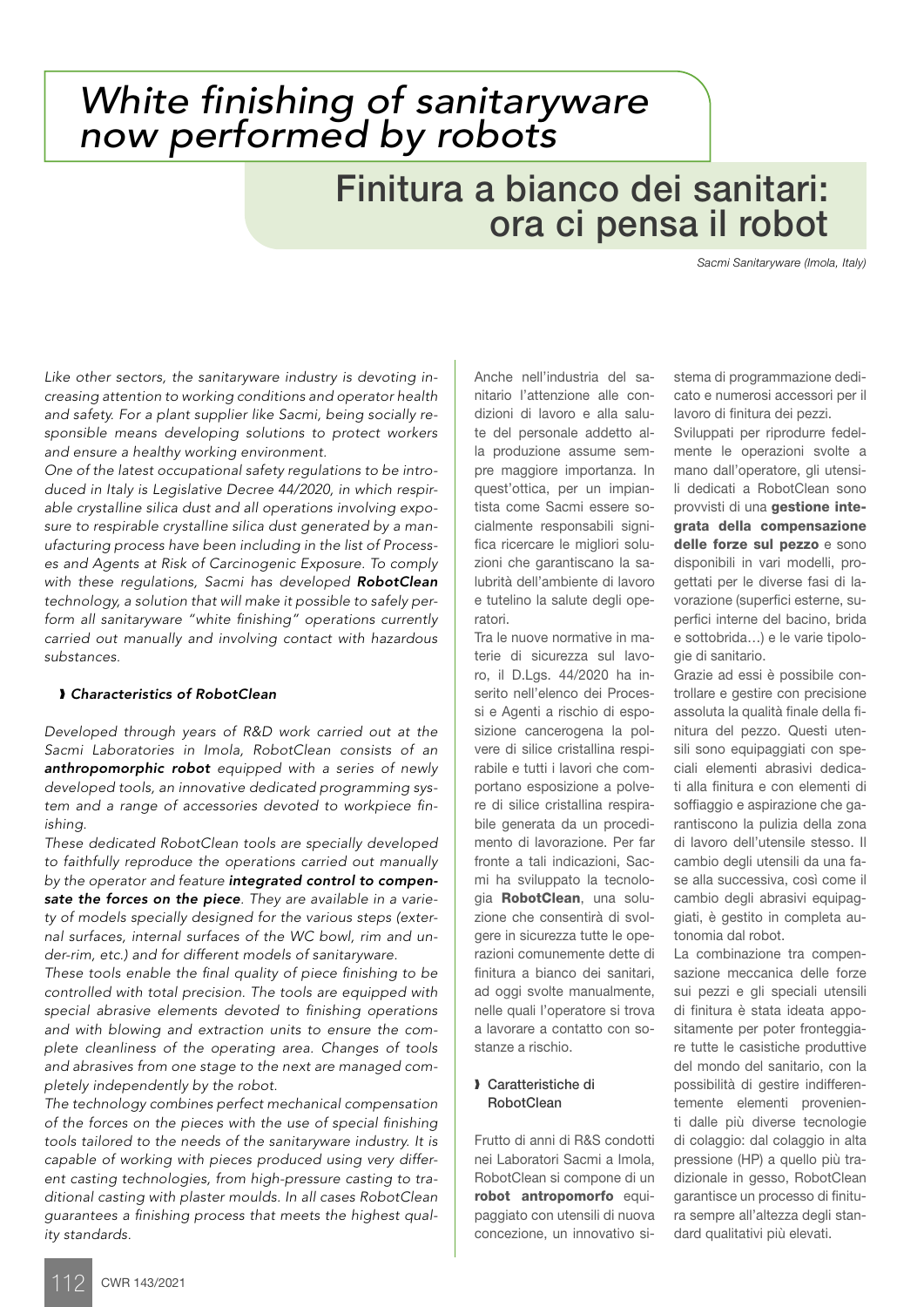



*The concept of modularity was also a major factor when designing the technology. As a result, Sacmi is able to offer a complete range of automatic finishing solutions, each devoted to specific production requirements: from the fully equipped finishing cell capable of carrying out the complete range of operations required for the production mix (exploiting the cell's flexibility) through to solutions with several finishing robots positioned in sequence so as to maximise production capacity and eliminate tool changes.*

### ❱ *Complete automation*

*In order to provide a rapid and intuitive technological solution, RobotClean is equipped with dedicated programming software capable of performing detailed simulation of robot movements and operations. All the programming and simulation activities can be carried out directly from the office (offline programming mode) and therefore without the need for long production stops for the creation of new robot missions.* 

*RobotClean is designed to be integrated with the other stages of the production process and with other Sacmi tech-* In fase di progettazione, inoltre, si è lavorato in modo da mantenere in primo piano il concetto di modularità della tecnologia. Così facendo, Sacmi è in grado di offrire una gamma completa di soluzioni di finitura automatica, ciascuna dedicata alle specifiche esigenze pro-

duttive: dalla cella di finitura full optional in grado di eseguire il range completo di operazioni richieste sul mix produttivo (privilegiando la flessibilità della cella stessa), fino a soluzioni con molteplici robot di finitura posizionati in serie in modo da massimizzare la capacità produttiva, eliminando tutte le operazioni di cambio utensile.

### ❱ Automazione completa

Con l'obiettivo di fornire una tecnologia rapida ed intuitiva, RobotClean è equipaggiato con un software di programmazione dedicato che permette di simulare nel dettaglio i movimenti e le operazioni del robot. Tutte le attività di programmazione e simulazione possono essere svolte direttamente da ufficio (modalità di programmazione Offline), quindi senza la necessità di lunghi stop di produzione per la creazione di nuove missioni del robot.

RobotClean è progettata per l'integrazione con le altre fasi del processo produttivo e con le altre tecnologie Sacmi già in funzione - dalle celle di colag-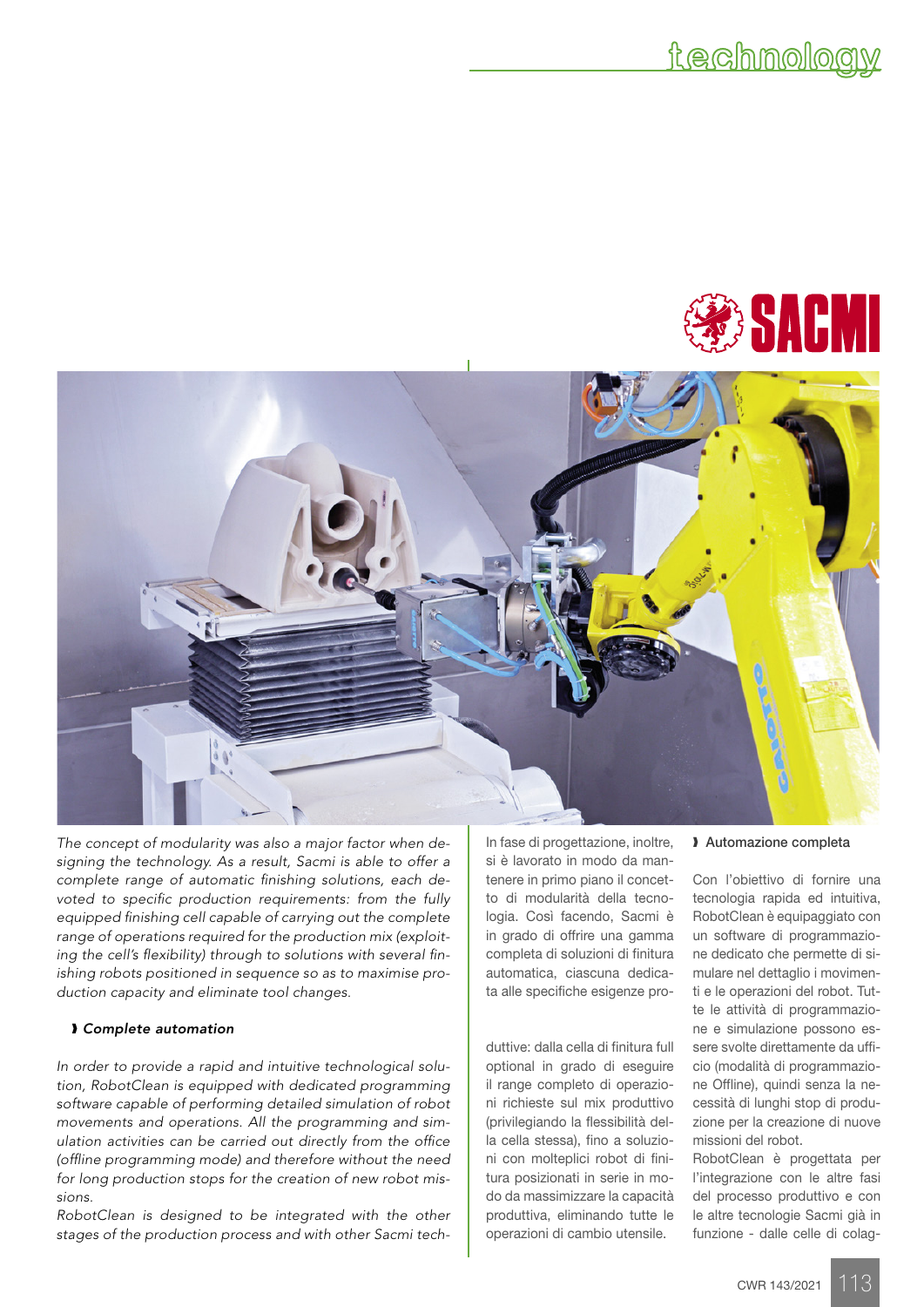# **QUALITY STARTS HERE**





- customised clay solutions
	- excellent deflocculation characteristics
		- minimal deformation
			- high purity
			- outstanding quality consistency





Stephan Schmidt KG

gruppe

## **technology**

ADVERTISING

*nologies already in operation, from casting cells to automatic robotised glazing lines, with the aim of achieving complete automation of sanitaryware production plants.* 

*The RobotClean cell is also equipped with a special device for rotating and overturning the sanitaryware item. This allows it to perform white finishing operations over the entire surface of the piece, so manual operator intervention is limited to the final testing stage.*

## ❱ *The filtering booth*

*Another component that contributes to a clean and healthy working environment is the innovative filter booth developed for RobotClean. It is specially designed to guarantee the highest quality filtration of the processing dust generated inside the robot's working area, so as to prevent dust from escaping and contaminating the working environment where operators are present.*

## ❱ *Standardised quality*

*In addition to its essential function of protecting the health of operators and the workplace, RobotClean is a solution that serves to standardise the quality of a process currently performed entirely manually by human operators. Considering that white finishing is one of the most important stages in terms of the appearance of the product installed in our homes, RobotClean is able to achieve consistent quality from one piece to another without exhibiting the variations that typically occur in manual processes.* ✕

gio alle linee automatiche di smaltatura robotizzata -, con l'obiettivo di fornire un'automazione completa degli impianti produttivi per sanitari. La cella RobotClean è inoltre provvista di uno speciale dispositivo che ha lo scopo di ruotare e ribaltare il sanitario in lavorazione; in questo modo si possono svolgere le operazioni di finitura a bianco sulla totalità delle superfici del pezzo, riducendo l'intervento manuale dell'operatore esclusivamente al collaudo finale.

## ❱ La cabina filtrante

Sempre nell'ottica di un ambiente di lavoro salubre e pulito, assume fondamentale importanza l'innovativa cabina filtrante sviluppata per RobotClean. Questa è stata progettata appositamente per garantire la più alta qualità nella filtrazione delle polveri di lavorazione che si sviluppano all'interno dell'area di lavoro del robot, in modo che queste non possano in nessun modo fuoriuscire ed intaccare l'ambiente lavorativo dove sono presenti gli operatori.

## ❱ Qualità standardizzata

Oltre ai fondamentali aspetti di salvaguardia della salute degli operatori e dell'ambiente di lavoro, RobotClean si propone come una soluzione per standardizzare la qualità di un processo che, come detto, ad oggi è svolto esclusivamente in modo manuale dagli operatori. Considerando che la finitura a bianco è una delle fasi che vanno a definire in modo determinante l'aspetto del prodotto installato nelle nostre case, RobotClean permette di ottenere una qualità uniforme da pezzo a pezzo, che non risenta della variabilità intrinseca dei processi manuali.  $\times$ 

DE-65599 Langendernbach · Fon +49 6436 609-0 · www.schmidt-tone.de